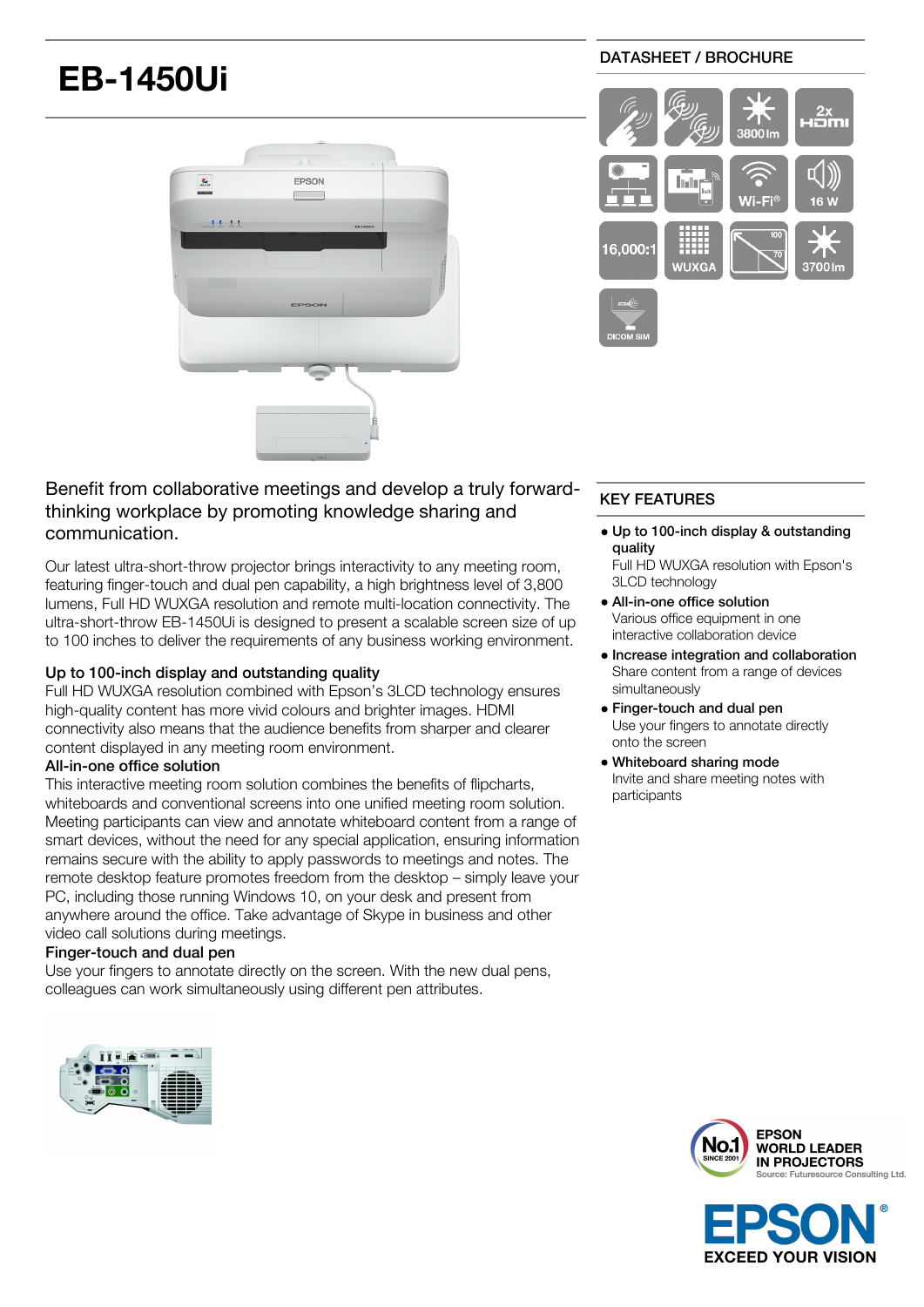## PRODUCT SPECIFICATIONS

| <b>TECHNOLOGY</b>               |                                                                                                 |  |  |  |  |
|---------------------------------|-------------------------------------------------------------------------------------------------|--|--|--|--|
| <b>Projection System</b>        | <b>3LCD Technology</b>                                                                          |  |  |  |  |
| <b>LCD Panel</b>                | 0,67 inch with MLA (D10)                                                                        |  |  |  |  |
| <b>IMAGE</b>                    |                                                                                                 |  |  |  |  |
| <b>Colour Light Output</b>      | 3.800 lumen- 2.900 lumen (economy) in accordance with IDMS15.4                                  |  |  |  |  |
| White Light Output              | 3.800 lumen - 2.900 lumen (economy) in accordance with ISO 21118:2012                           |  |  |  |  |
| Resolution                      | WUXGA, 1920 x 1200, 16:10                                                                       |  |  |  |  |
| <b>High Definition</b>          | Full HD                                                                                         |  |  |  |  |
| <b>Aspect Ratio</b>             | 16:10                                                                                           |  |  |  |  |
| <b>Contrast Ratio</b>           | 16.000:1                                                                                        |  |  |  |  |
| Light source                    | Lamp                                                                                            |  |  |  |  |
| Lamp                            | 267 W, 5.000 h durability, 10.000 h durability (economy mode)                                   |  |  |  |  |
| <b>Keystone Correction</b>      | Manual vertical: $\pm$ 3°, Manual horizontal $\pm$ 3°                                           |  |  |  |  |
| <b>Colour Processing</b>        | 10 Bits                                                                                         |  |  |  |  |
| 2D Vertical Refresh Rate        | 192 Hz - 240 Hz                                                                                 |  |  |  |  |
| <b>Colour Reproduction</b>      | upto 1.07 billion colours                                                                       |  |  |  |  |
|                                 |                                                                                                 |  |  |  |  |
| <b>OPTICAL</b>                  |                                                                                                 |  |  |  |  |
| <b>Projection Ratio</b>         | $0,27 - 0,37:1$                                                                                 |  |  |  |  |
| Zoom                            | Digital, Factor: 1 - 1,35                                                                       |  |  |  |  |
| Lens                            | Optical                                                                                         |  |  |  |  |
| <b>Image Size</b>               | 70 inches - 100 inches                                                                          |  |  |  |  |
| <b>Projection Distance Wide</b> | 0,4 m (70 inch screen)                                                                          |  |  |  |  |
| <b>Projection Distance Tele</b> | 0,6 m (100 inch screen)                                                                         |  |  |  |  |
| Projection Lens F Number        | 1,6                                                                                             |  |  |  |  |
| <b>Focal Distance</b>           | 4,2 mm                                                                                          |  |  |  |  |
| Focus                           | Manual                                                                                          |  |  |  |  |
| Offset                          | 5,8:1                                                                                           |  |  |  |  |
| <b>CONNECTIVITY</b>             |                                                                                                 |  |  |  |  |
| <b>USB Display Function</b>     | 3 in 1: Image / Mouse / Sound                                                                   |  |  |  |  |
| Interfaces                      | USB 2.0 Type A (2x), USB 2.0 Type B, RS-232C, Ethernet interface (100 Base-TX / 10 Base-T),     |  |  |  |  |
|                                 | Wireless LAN IEEE 802.11b/g/n, VGA in, VGA out, HDMI in (2x), S-Video in, MHL, Stereo mini      |  |  |  |  |
|                                 | jack audio out, Stereo mini jack audio in (2x), Microphone input, Finger-touch interface, Sync. |  |  |  |  |
|                                 | in, Sync. out, USB Interface for keyboard, Remote Desktop Connection, DVI out (whiteboard),     |  |  |  |  |
|                                 | Wireless LAN b/g/n (2.4GHz)                                                                     |  |  |  |  |
| Epson iProjection App           | Ad-Hoc / Infrastructure                                                                         |  |  |  |  |
|                                 |                                                                                                 |  |  |  |  |
| <b>ADVANCED FEATURES</b>        |                                                                                                 |  |  |  |  |
| Security                        | Kensington lock, Control panel lock, Password lock, Padlock, Security cable hole, Wireless      |  |  |  |  |
|                                 | LAN unit lock, Wireless LAN security, Password protection                                       |  |  |  |  |
| 2D Colour Modes                 | Dynamic, Cinema, Presentation, sRGB, Blackboard, DICOM SIM                                      |  |  |  |  |
| Features                        | AV mute slide, Auto calibration, Auto brightness adjustment, Automatic input selection, Built-  |  |  |  |  |
|                                 | in speaker, CEC compatible, Customizable user logo, Digital zoom, Direct Power on/off,          |  |  |  |  |
|                                 | Document Camera Compatible, Driverless installation, Dual Pen Support, Dynamic lamp             |  |  |  |  |
|                                 | control, Easy OSD pre-setting, Finger-touch support, Home Screen, Interactive, Long lamp        |  |  |  |  |
|                                 | life, MHL audio/video interface, Multi-screen interactivity, Mute key, PC free annotation,      |  |  |  |  |
|                                 | iProjection App for Chromebook, Remote Desktop Connection, Split-Screen-Function,               |  |  |  |  |
|                                 | Whiteboard sharing function, Wireless LAN capable, iProjection App                              |  |  |  |  |
|                                 |                                                                                                 |  |  |  |  |
| Interactivity                   | Yes - pen and finger-touch                                                                      |  |  |  |  |
| <b>Video Colour Modes</b>       | Blackboard, Dynamic, Photo, Presentation, sRGB, Whiteboard                                      |  |  |  |  |

#### **EB-1450Ui**

## WHAT'S IN THE BOX

- Finger touch unit
- Interactive pens
- Main unit
- Pen case
- Remote control incl. batteries
- USB cable
- Wireless LAN unit
- CD Manual
- Power cable
- **Replacement pen tips**
- Wall mounting bracket
- Control pad



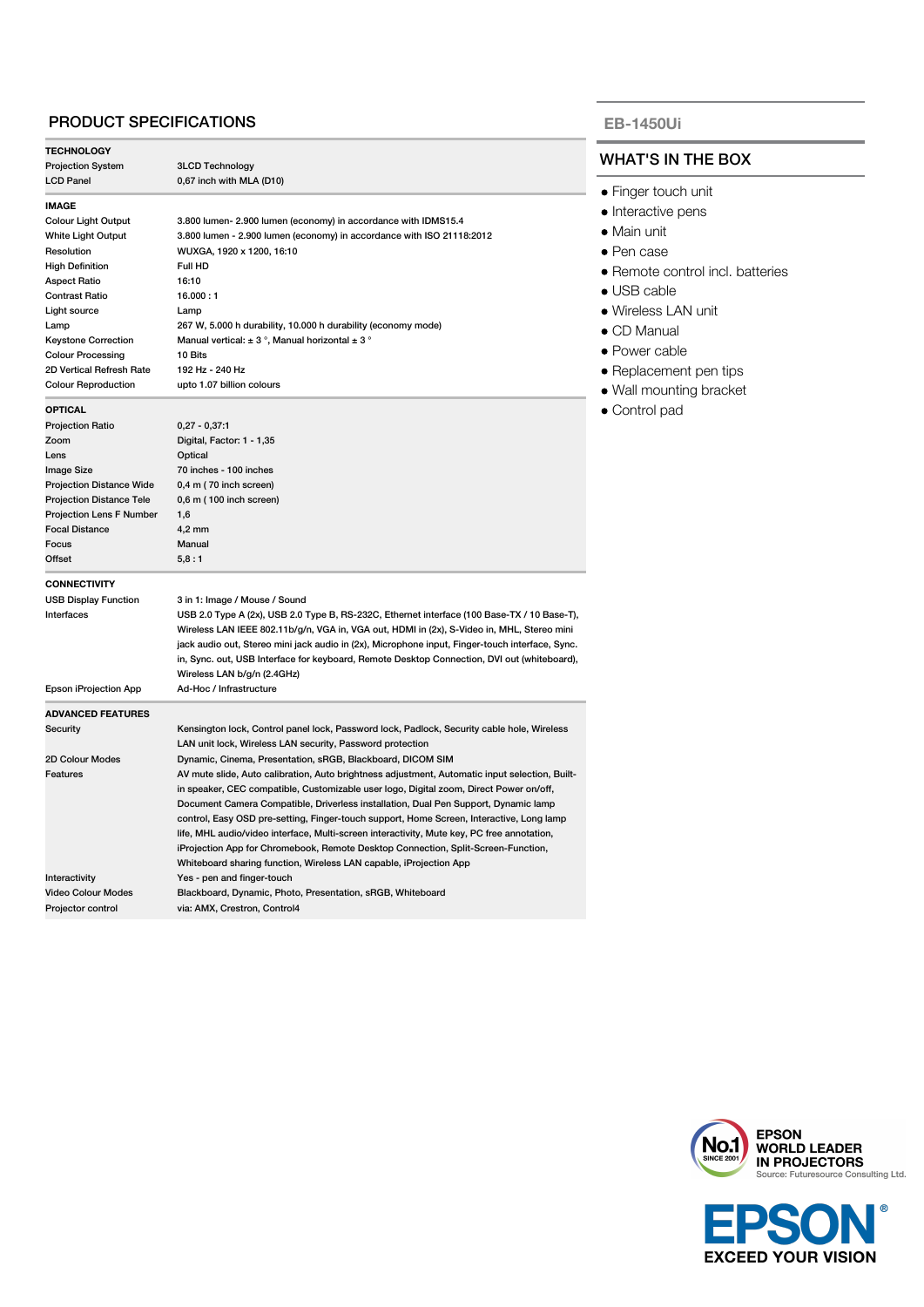## PRODUCT SPECIFICATIONS

| ۰.<br>۰.<br>٠<br>× |  |  |  |  |  |  |  |
|--------------------|--|--|--|--|--|--|--|
|--------------------|--|--|--|--|--|--|--|

| <b>GENERAL</b>                                                                                                       |                                                                                         | WН            |  |  |  |
|----------------------------------------------------------------------------------------------------------------------|-----------------------------------------------------------------------------------------|---------------|--|--|--|
| <b>Energy Use</b>                                                                                                    | 401 W, 334 W (economy), 3 W (standby)                                                   |               |  |  |  |
| Supply Voltage                                                                                                       | AC 220 V - 240 V, 50 Hz - 60 Hz                                                         |               |  |  |  |
| <b>Product dimensions</b>                                                                                            | 474 x 447 x 130 mm (Width x Depth x Height)                                             |               |  |  |  |
| Product weight                                                                                                       | 8.4 ka                                                                                  | $\bullet$ Int |  |  |  |
| Noise Level                                                                                                          | Normal: 37 dB (A) - Economy: 30 dB (A)                                                  | $\bullet$ M   |  |  |  |
| Temperature                                                                                                          | Operation 5° C - 40° C, Storage -10° C - 60° C                                          |               |  |  |  |
| Humidity                                                                                                             | Operation 20% - 80%, Storage 10% - 90%                                                  | $\bullet$ Pe  |  |  |  |
| <b>Included Software</b>                                                                                             | Easy Interactive Tools, Epson Projector Management Software, EasyMP Multi PC Projection |               |  |  |  |
| Options<br>Air filter, Document camera, External Speaker, Pen tip(Felt), Pen tip(Teflon)                             |                                                                                         |               |  |  |  |
| <b>Compatible Operating</b><br>Linux, Mac OS 10.10.x, Mac OS 10.7.x, Mac OS 10.8.x, Mac OS 10.9.x, Mac OS X 10.11.x, |                                                                                         | $\bullet$ US  |  |  |  |
| Systems                                                                                                              | Ubuntu 14.10, Ubuntu 15.04, Ubuntu 15.10, Ubuntu 16.04 LTS, Windows 10, Windows 8,      | $\bullet$ W   |  |  |  |
|                                                                                                                      | Windows 8.1                                                                             | $\bullet$ C[  |  |  |  |
| Loudspeaker                                                                                                          | 16W                                                                                     | $\bullet$ Po  |  |  |  |
| Room Type / Application                                                                                              | Boardroom, Collaboration space / Classroom<br>$\bullet$ Re                              |               |  |  |  |
| Positioning                                                                                                          | <b>Table Mounted, Wall Mounted</b>                                                      |               |  |  |  |
| Colour                                                                                                               | $\bullet$ W<br>White                                                                    |               |  |  |  |
| <b>TCO Certified</b><br>Yes                                                                                          |                                                                                         |               |  |  |  |
| <b>OTHER</b>                                                                                                         |                                                                                         |               |  |  |  |
| Warranty                                                                                                             | 60 months Carry in or 8.000 h, Lamp: 60 months or 1.000 h                               |               |  |  |  |

## **HAT'S IN THE BOX**

- nger touch unit
- teractive pens
- lain unit
- en case
- emote control incl. batteries
- SB cable
- Wireless LAN unit
- D Manual
- ower cable
- eplacement pen tips
- /all mounting bracket
- ontrol pad